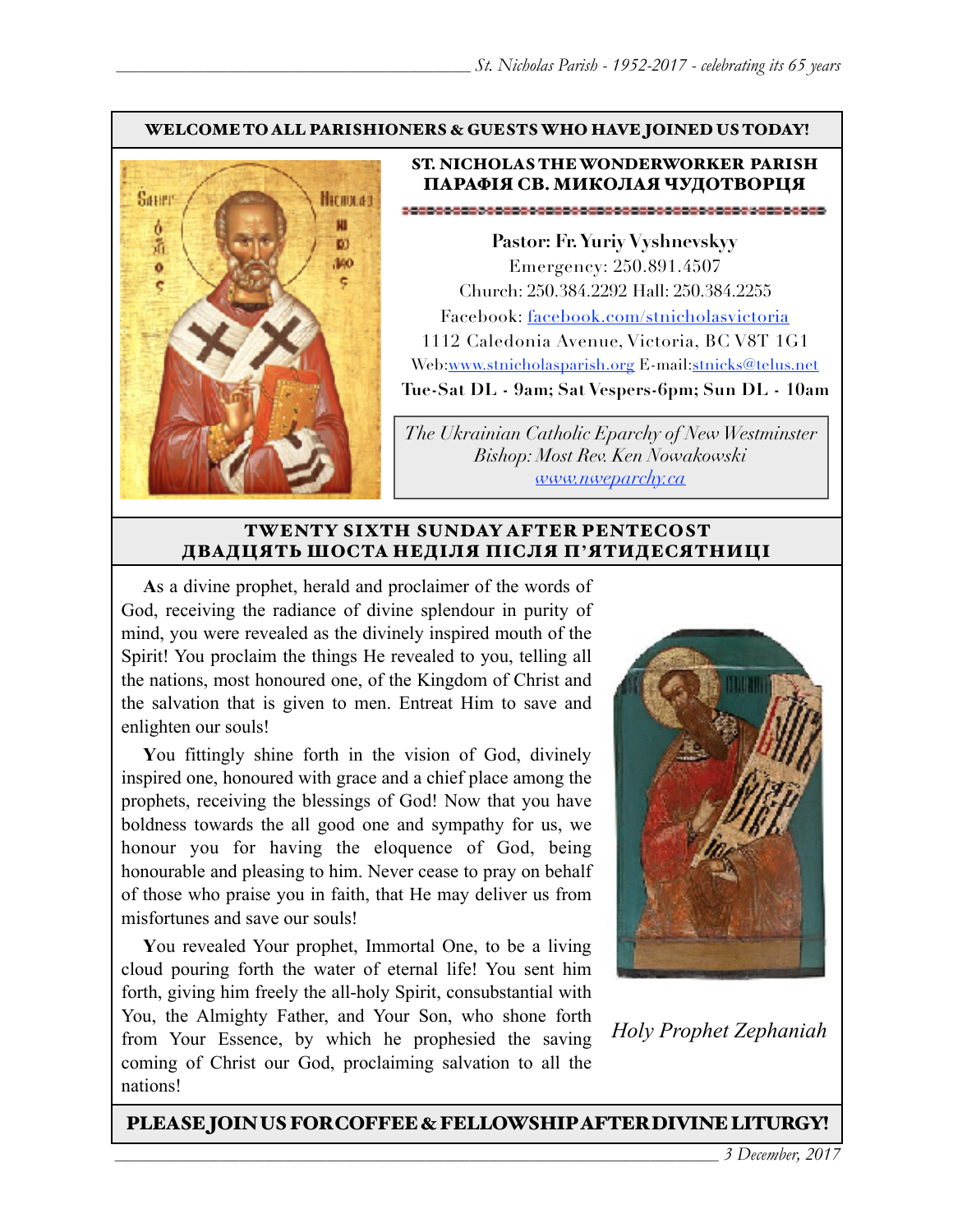| <b>SUNDAY HYMNS</b>                                                                                                                                                                                                                                                                                                                                                                                   |                                                             |  |                                                                                                                                                                                              |                                                                                                                                                                                                                                                               |  |
|-------------------------------------------------------------------------------------------------------------------------------------------------------------------------------------------------------------------------------------------------------------------------------------------------------------------------------------------------------------------------------------------------------|-------------------------------------------------------------|--|----------------------------------------------------------------------------------------------------------------------------------------------------------------------------------------------|---------------------------------------------------------------------------------------------------------------------------------------------------------------------------------------------------------------------------------------------------------------|--|
|                                                                                                                                                                                                                                                                                                                                                                                                       | В Сильній Надії /Almighty Father pg. 276-278                |  |                                                                                                                                                                                              |                                                                                                                                                                                                                                                               |  |
|                                                                                                                                                                                                                                                                                                                                                                                                       | Тіло Христове / Let Me Receive You O Christ pg. 258-259     |  |                                                                                                                                                                                              |                                                                                                                                                                                                                                                               |  |
|                                                                                                                                                                                                                                                                                                                                                                                                       | Хто Там По Дорозі / Who Goes There pg. 106-108              |  |                                                                                                                                                                                              |                                                                                                                                                                                                                                                               |  |
| Please join us today in singing our Sunday hymns!                                                                                                                                                                                                                                                                                                                                                     |                                                             |  |                                                                                                                                                                                              |                                                                                                                                                                                                                                                               |  |
| <b>SUNDAY &amp; DAILY SCHEDULE</b>                                                                                                                                                                                                                                                                                                                                                                    |                                                             |  |                                                                                                                                                                                              |                                                                                                                                                                                                                                                               |  |
|                                                                                                                                                                                                                                                                                                                                                                                                       | Divine Liturgy - for the Parishioners of St Nicholas Parish |  |                                                                                                                                                                                              | 10:00 AM                                                                                                                                                                                                                                                      |  |
|                                                                                                                                                                                                                                                                                                                                                                                                       | <b>NO SERVICES</b>                                          |  |                                                                                                                                                                                              |                                                                                                                                                                                                                                                               |  |
|                                                                                                                                                                                                                                                                                                                                                                                                       | Divine Liturgy of St. John Chrysostom                       |  |                                                                                                                                                                                              | 9:00 AM                                                                                                                                                                                                                                                       |  |
|                                                                                                                                                                                                                                                                                                                                                                                                       | Divine Liturgy of St. John Chrysostom                       |  |                                                                                                                                                                                              | 9:00 AM                                                                                                                                                                                                                                                       |  |
|                                                                                                                                                                                                                                                                                                                                                                                                       | Divine Liturgy of St. John Chrysostom                       |  |                                                                                                                                                                                              | 9:00 AM                                                                                                                                                                                                                                                       |  |
|                                                                                                                                                                                                                                                                                                                                                                                                       | Divine Liturgy of St. John Chrysostom                       |  |                                                                                                                                                                                              | 9:00 AM                                                                                                                                                                                                                                                       |  |
|                                                                                                                                                                                                                                                                                                                                                                                                       | Divine Liturgy of St. John Chrysostom<br><b>Vespers</b>     |  |                                                                                                                                                                                              | 9:00 AM<br>6:00 PM                                                                                                                                                                                                                                            |  |
|                                                                                                                                                                                                                                                                                                                                                                                                       | Divine Liturgy - for the Parishioners of St Nicholas Parish |  |                                                                                                                                                                                              | 10:00 AM                                                                                                                                                                                                                                                      |  |
|                                                                                                                                                                                                                                                                                                                                                                                                       |                                                             |  |                                                                                                                                                                                              |                                                                                                                                                                                                                                                               |  |
| <b>SUNDAY EPISTLE READERS</b>                                                                                                                                                                                                                                                                                                                                                                         |                                                             |  |                                                                                                                                                                                              |                                                                                                                                                                                                                                                               |  |
| <b>READING</b>                                                                                                                                                                                                                                                                                                                                                                                        | <b>UKRAINIAN</b>                                            |  | <b>ENGLISH</b>                                                                                                                                                                               |                                                                                                                                                                                                                                                               |  |
| Eph. 5:9-19                                                                                                                                                                                                                                                                                                                                                                                           | Liliia Palyvoda                                             |  | William Vanderven                                                                                                                                                                            |                                                                                                                                                                                                                                                               |  |
| Eph. 6:10-17                                                                                                                                                                                                                                                                                                                                                                                          | Motria Koropecky                                            |  | Marian Chalifoux                                                                                                                                                                             |                                                                                                                                                                                                                                                               |  |
| Col. 3:4-11                                                                                                                                                                                                                                                                                                                                                                                           | Yuliya Pelekhata                                            |  | Robert Herchak                                                                                                                                                                               |                                                                                                                                                                                                                                                               |  |
| Gal. 3:15-22                                                                                                                                                                                                                                                                                                                                                                                          | Glikeria Iwanuck                                            |  | Bryan Melnyk                                                                                                                                                                                 |                                                                                                                                                                                                                                                               |  |
| Thank you, Epistle readers, for your service in proclaiming God's Word!                                                                                                                                                                                                                                                                                                                               |                                                             |  |                                                                                                                                                                                              |                                                                                                                                                                                                                                                               |  |
| PARISH COUNCIL EXECUTIVE                                                                                                                                                                                                                                                                                                                                                                              |                                                             |  | PASTORAL MINISTRY & HOLY MYSTERIES                                                                                                                                                           |                                                                                                                                                                                                                                                               |  |
| SECRETARYCindy Lazaruk - 778.677.9072<br>TREASURERWilliam Vanderven - 250.478.1458<br>FINANCIAL SECRETARYDavid Newberry - 250.598.8197<br>FUNDRAISING/HALL RENTALRobert Herchak - 250.386.7872<br>MAINTENANCEMurray Chapman - 250.658.4769<br>LITURGICAL COMMITTEEMotria Koropecky - 250.658.3051<br>MEMBER AT LARGELiliia Palyvoda - 250.857.1683<br>VIBRANT PARISHDarlene DeMerchant - 250.727.3837 |                                                             |  | BAPTISMSby appointment<br>MARRIAGESsix months notice should<br>be given to the parish priest, and he should be<br>contacted before any other arrangements are made<br>FUNERALSby appointment |                                                                                                                                                                                                                                                               |  |
|                                                                                                                                                                                                                                                                                                                                                                                                       | <b>WEDNESDAY</b> , December 6<br>THURSDAY, December 7       |  |                                                                                                                                                                                              | Please Note: to request a Divine Liturgy for a special intention, please see Fr. Yuriy to arrange for it!<br>CONFESSIONS1/2 hour before Liturgy<br><b>Bequests &amp; Wills:</b> Leaving a bequeath is a process of giving a donation through your will. It is |  |

Bequests & Wills: Leaving a bequeath is a process of giving a donation through your will. It is simply a distribution from your estate to a charitable organization through your last will and testament. It can be as small or as large a donation as you wish. It is important that you talk to your lawyer about the process. In your kindness please remember St Nicholas the Wonderworker Ukrainian Catholic Church in your bequeath and will. If anyone wishes to make such a bequeath in their will, the following clause may be included or added to a will: "I give, devise, and bequeath to St Nicholas the Wonderworker Ukrainian Catholic Parish - 1112 Caledonia Avenue, Victoria BC, V8T 1G1, the sum of \$  $\qquad \qquad$  (or  $\qquad \qquad$  % of my estate), to be used for the benefit of the parish and it's pastoral activities."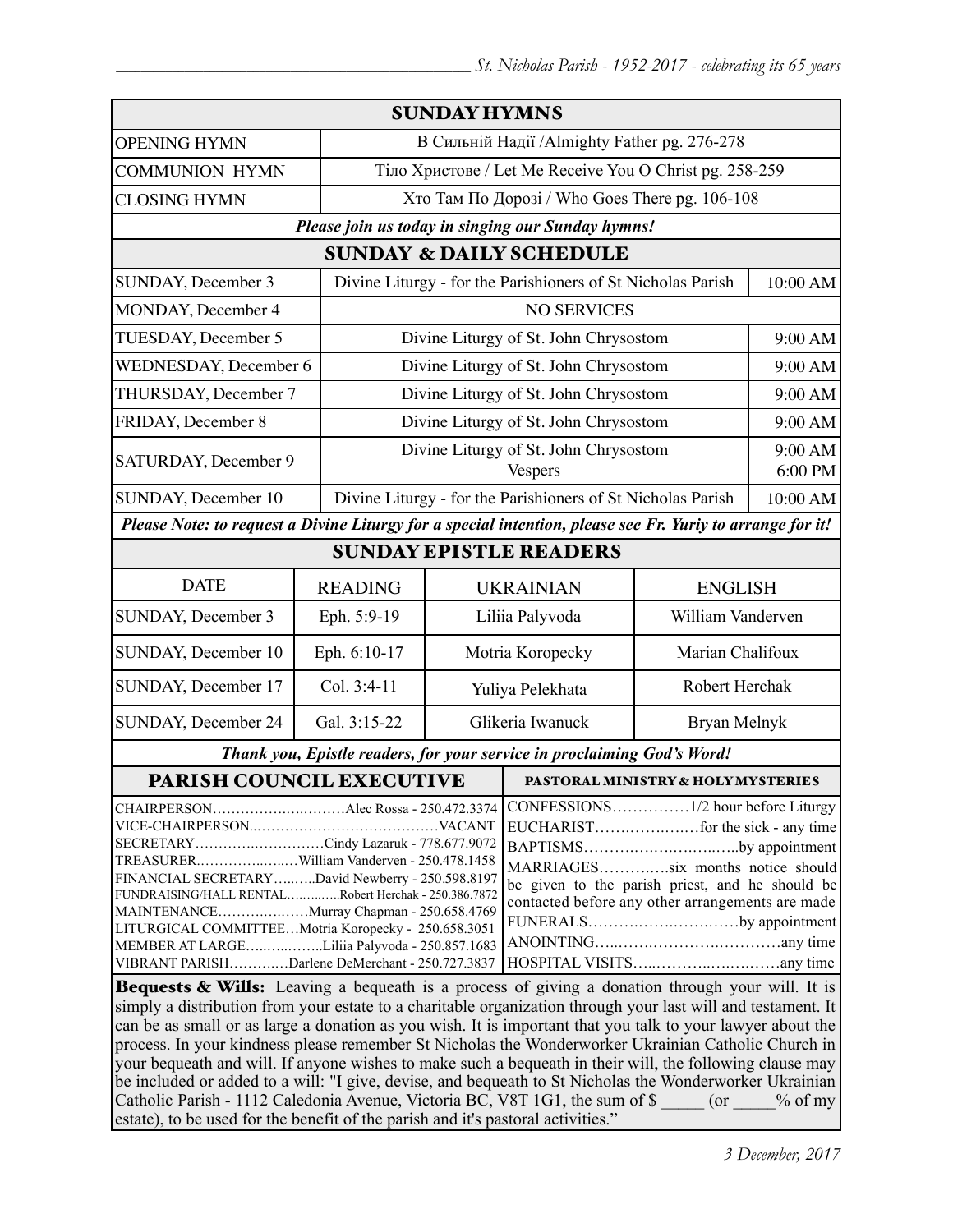### **Vibrant Parish Prayer**

**O** God, Creator of Heaven and Earth! Because of your indescribable love for us, you sent your Only-Begotten Son, Our Lord and Saviour, Jesus Christ - The Way, The Truth, and The Life and our Salvation. In His name, we turn to You. Strengthen our hearts and minds in Christian love and in unity of purpose as we strive to build a Vibrant Parish. Give us the grace to model our lives according to the Word of God. Instill in us the desire to pray and to celebrate the Holy Mysteries as one Christian Family in our Parish Community. Inspire us to follow Your great command to be a servant to the less fortunate among us! Grant this, O Lord, through the mercies and love for mankind of Your Only-Begotten Son with whom You are blessed, together with Your All-Holy, Good and Life-Giving Spirit, now and forever and ever. Amen!



# **The Vibrant Parish**

**A Place To Encounter The Living Christ** Through the word, the Holy Mysteries & Prayer, Serving One's Neighbor, Leadership Fostering & Serving Unity and Missionary Spirit (His Beatitude Sviatoslav)



### **Молитва Живої Парафії**

**Г**осподи Ісусе Христе, Пастирю Добрий, як колись Ти пригорнув заблуканих овечок, щоб вони пізнали Твій голос і були Твоїм стадом, так і сьогодні глянь ласкаво з небесних висот на нашу парафію та зішли на неї Твого Святого Духа, щоб вона була місцем пізнання радості Доброї Новини. Скріплюй нас Твоєю присутністю та єднай нас кожночасно в молитві. Даруй нам духа служіння ближньому, щоб у нашій парафії кожний міг зустріти Тебе, милостивого Бога. Благослови наш духовний провід Твоєю мудрістю і дай, щоб ніхто з нас не шкодував ні часу, ні талантів, ні матеріальних дібр для розбудови Твого царства. Єднай нас у мирі та злагоді, щоб ми були Твоєю спільнотою любові. Всели в нас місійного духа, щоб ми стали тим світилом євангельського слова, молитви і добрих діл, що кличе кожного до участі в Божественному житті, щоб славилося, Спасе, Твоє Ім'я з безначальним Твоїм Отцем та пресвятим, благим і животворящим Твоїм Духом нині, і повсякчас, і на віки віків. Амінь.

# DIVINE LITURGY PROPERS

*The Divine Liturgy - An Anthology for Worship: Liturgy - pg. 388-461; propers - pg. 329* 

**Troparion, Tone 1:** Though the stone was sealed by the Judeans\* and soldiers guarded Your most pure body,\* You arose, O Saviour, on the third day,\* and gave life to the world.\* And so the heavenly powers cried out to You, O Giver of Life;\* Glory to your resurrection, O Christ!\* Glory to Your kingdom!\* Glory to Your saving plan,\* O only Lover of Humankind.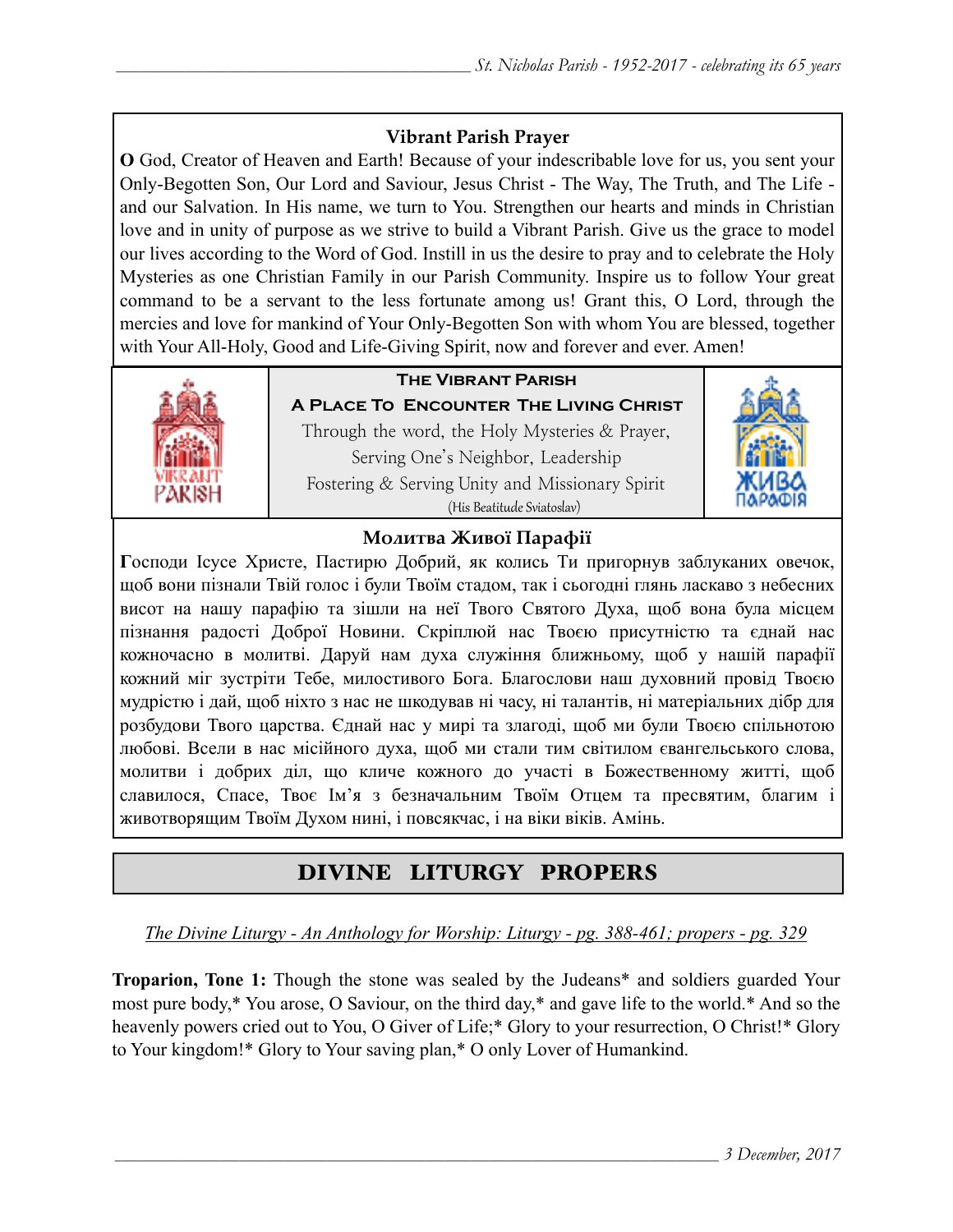**Glory: Kontakion, Tone 1:** You arose in glory from the tomb\* and with Yourself You raised the world.\* All humanity acclaims You as God,\* and death has vanished.\* Adam exults, O Master,\* and Eve, redeemed now from bondage, cries out for joy.\* "You are the One, O Christ, Who offer resurrection to all."

**Now: Theotokion, Tone 1:** When Gabriel uttered to You, O Virgin, his 'Rejoice!'\* – at that sound, the Master of all became flesh in You, the Holy Ark.\* As the just David said,\* You have become wider than the heavens carrying Your Creator.\* Glory to Him Who dwelt in You!\* Glory to Him Who came forth from You!\* Glory to Him Who freed us through birth from You!

**Prokimenon, Tone 1:** Let Your mercy, O Lord,\* be upon us,\* as we have hoped in You. *Verse:* Rejoice in the Lord, O you just; praise befits the righteous.

**Epistle - Eph. 5:9-19 - A Reading from the Letter of Saint Apostle Paul to Ephesians:**  Brothers and Sisters*,* live as children of light—for the fruit of the light is found in all that is good and right and true. Try to find out what is pleasing to the Lord. Take no part in the unfruitful works of darkness, but instead expose them. For it is shameful even to mention what such people do secretly; but everything exposed by the light becomes visible, for everything that becomes visible is light. Therefore it says, 'Sleeper, awake! Rise from the dead, and Christ will shine on you.' Be careful then how you live, not as unwise people but as wise, making the most of the time, because the days are evil. So do not be foolish, but understand what the will of the Lord is. Do not get drunk with wine, for that is debauchery; but be filled with the Spirit, as you sing psalms and hymns and spiritual songs among yourselves, singing and making melody to the Lord in your hearts.

**Alleluia, Tone 1:** *Verse:* The God of gods, the Lord, spoke and summoned the earth from the rising of the sun to its setting. *Verse:* Gather to Him His devout ones, who with sacrifice make covenant with Him.

**Gospel - Luke 12:16-21** *- The Lord spoke this parable:* 'The land of a rich man produced abundantly. And he thought to himself, "What should I do, for I have no place to store my crops?" Then he said, "I will do this: I will pull down my barns and build larger ones, and there I will store all my grain and my goods. And I will say to my soul, Soul, you have ample goods laid up for many years; relax, eat, drink, be merry." But God said to him, "You fool! This very night your life is being demanded of you. And the things you have prepared, whose will they be?" So it is with those who store up treasures for themselves but are not rich towards God.'

**Communion Verse:** Praise the Lord from the heavens;\* praise Him in the highest. Alleluia, alleluia,\* alleluia!

 $\iff$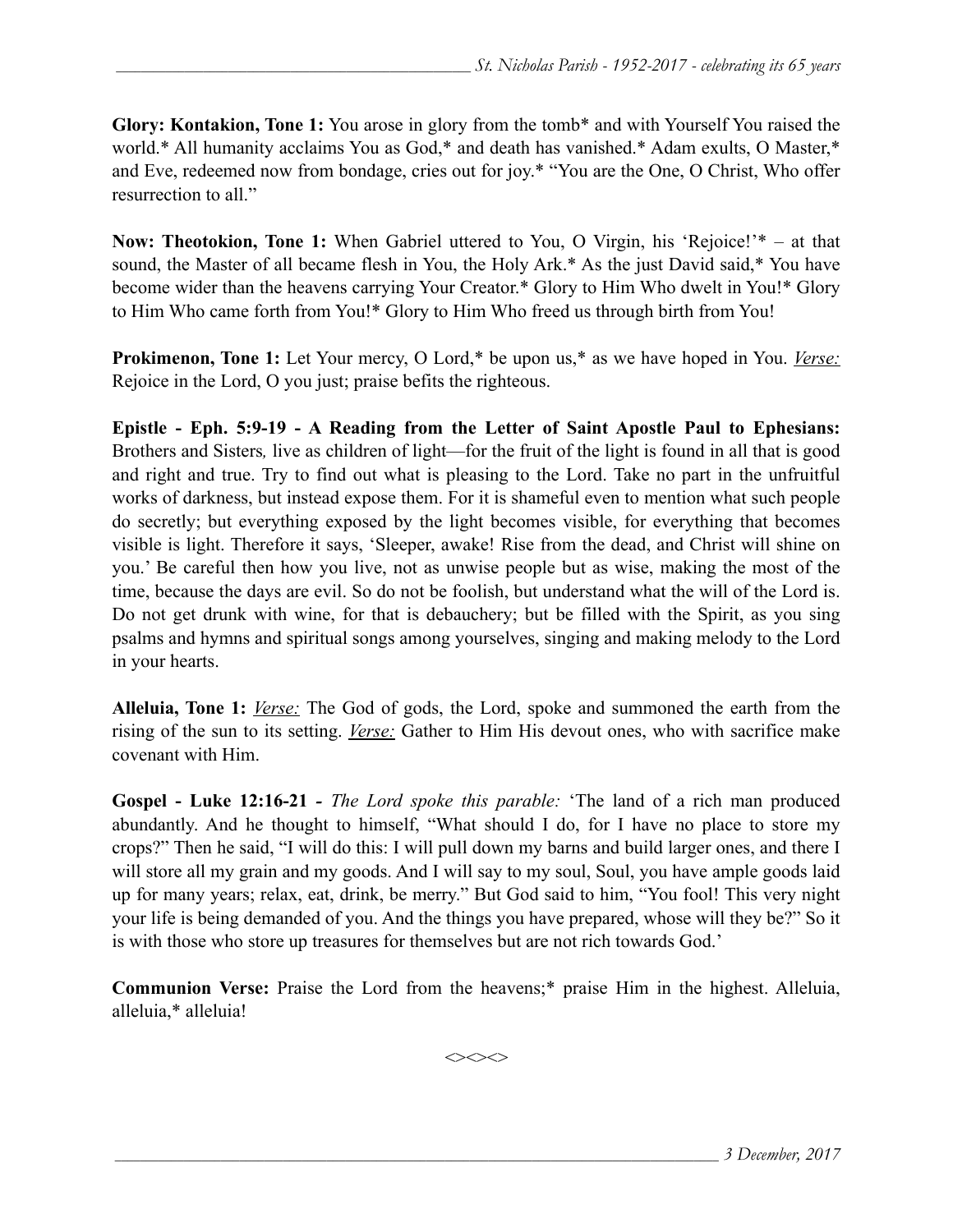**Тропар, глас 1:** Хоч запечатали камінь юдеї\* і воїни стерегли пречисте тіло Твоє,\* воскрес Ти, Спасе, на третій день,\* даруючи життя світові.\* Тому сили небесні взивали до Тебе, Життєдавче \* Слава воскресінню Твоєму, Христе,\* слава Царству Твоєму,\* слава провидінню Твоєму,\* єдиний Чоловіколюбче!

**Слава: Кондак, глас 1:** Воскрес Ти у славі як Бог із гробу\* і світ із Собою воскресив;\* людське єство Тебе, як Бога, оспівує\* і смерть щезла.\*Адам же ликує, Владико,\* і Єва нині, з узів визволившись, радіє, взиваючи \* Ти, Христе, Той, Хто всім подає воскресіння.

**І нині: Богородичний, глас 1:** Коли Гавриїл звістив Тобі, Діво: Радуйся!\* то з цим голосом прийняв тіло Владика в Тобі, святім кивоті,\* як мовив праведний Давид,\* і Ти з'явилася просторішою небес, носивши Творця Свого.\* Слава Тому, що поселився в Тобі!\* Слава Тому, що вийшов із Тебе!\* Слава Тому, що визволив нас народженням Твоїм.

**Прокімен, глас 1:** Милість Твоя, Господи, хай буде над нами,\* бо ми надіялись на Тебе. *Стих:* Радуйтеся, праведні, в Господі, правим належить похвала.

**Апостол - Еф. 5:9-19 - До Ефесян Послання Святого Апостола Павла Читання:** Браття і сестри, поводьтеся, як діти світла. Плід світла є у всьому, що добре, що справедливе та правдиве. Шукайте пильно того, що подобається Господеві. Не беріть участи в безплідних ділах темряви, а радше їх картайте, бо що ті люди потай роблять, соромно й казати. Все, що ганиться, стає явним у світлі, а все, що виявляється, стає світлом. Тому говорить: Прокинься, сплячий, і встань із мертвих, а Христос освітить тебе. Тож уважайте пильно, як маєте поводитися: не як немудрі, а як мудрі, використовуючи час, бо дні лихі. Тому не будьте необачні, але збагніть, що є Господня воля. І не впивайтеся вином, бо в нім є блуд, а сповнюйтеся Духом. Проказуйте між собою вголос псалми й гимни та духовні пісні, співайте і прославляйте в серцях ваших Господа.

**Алилуя, глас 1:** *Стих:* Бог богів, Господь мовив, і призвав землю від сходу сонця до заходу. *Стих:* Зберіть Йому преподобних Його, що заповідують завіт Його в жертвах.

**Євангеліє - Лука 12:16-21 -** Господь розповів їм притчу, говорячи: В одного багача гойно нива вродила була. І міркував він про себе й казав: Що робити, що не маю куди зібрати плодів своїх? І сказав: Оце я зроблю, порозвалюю клуні свої, і просторніші поставлю, і позбираю туди пашню свою всю та свій достаток. І скажу я душі своїй: Душе, маєш багато добра, на багато років складеного. Спочивай, їж та пий, і веселися! Бог же до нього прорік: Нерозумний, ночі цієї ось душу твою зажадають від тебе, і кому позостанеться те, що ти був наготовив? Так буває і з тим, хто збирає для себе, та не багатіє в Бога.

**Причасний:** Хваліте Господа з небес,\* хваліте Його на висотах. Алилуя, алилуя, алилуя!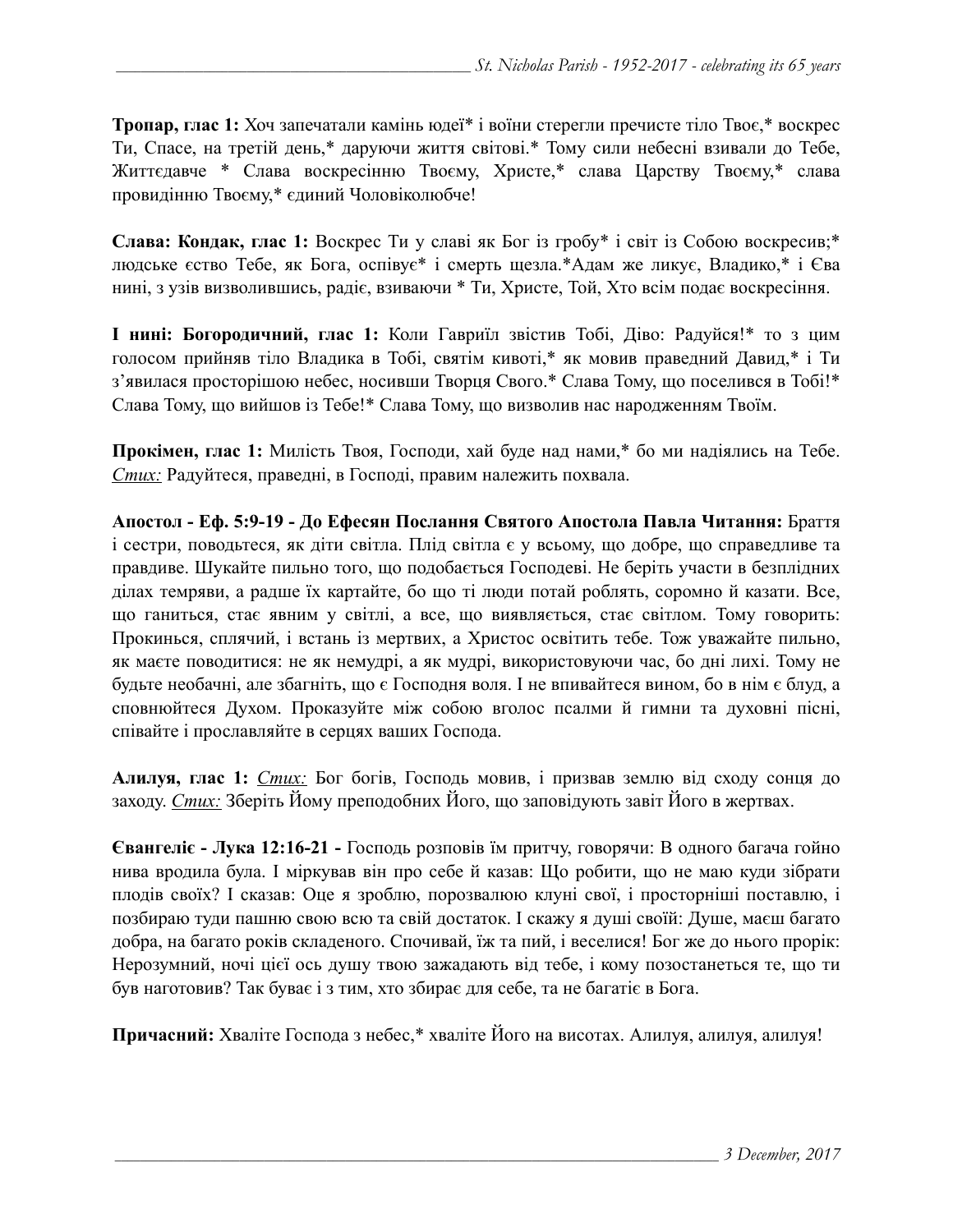# ANNOUNCEMENTS

- ✦**THANK YOU** to all those who came yesterday and helped with selling, serving, cleaning etc. during our Annual Christmas Food Fair bake sale. May God bless you all for your stewardship.
- ✦**PRAYER REQUEST:** Please keep in your prayers NADIYA KRAWCHENKO, ARTHUR BOBAY, who are recovering after their surgeries, CORNELL BABIE and other members of our parish, our family and friends who are ailing, in hospitals, nursing homes and those who are not able to join actively in their community
- ✦**ST. NICHOLAS PARISH PRAZNYK** will be celebrated NEXT SUNDAY, December 10. The 10:00 am celebratory Divine Liturgy will be followed by a Praznyk Lunch in our parish hall. We cordially invite all of our parishioners and friends of the parish to share in this annual celebration. A potluck lunch is planned with a special visit with St. Nicholas.
- ✦**HAPPY BIRTHDAY** to all those who celebrated their birthdays this past week. May the Lord Our God continue to bless you abundantly and the Holy Mother of God protects you at all times. Многая Літа!
- ✦**ST. NICHOLAS BOOK STORE:** The Divine Liturgy An Anthology of Worship **\$25**; "Christ Our Pascha" Catechism of the Ukrainian Catholic Church/"Христос Наша Пасха" Катехизм Української Католицької Церкви - **\$25**; "Sing to Our God" hymn book - **\$15**; Молитовник "Прийдіте Поклонімся" - **\$10**.
- ✦**CHURCH HALL RENOVATIONS:** Dear parishioners, this past summer the parish council approved making some renovations in our church hall by updating some furnishings that were at least 20 years old and showing signs of wear and aging: \*replaced the hot water tank, \*replaced the toilets to minimize the use of water, \*installed wood laminate floor in the entire hall, \*installed tile laminate floor in the kitchen and both washrooms, \*installed carpet down the front stairs of the hall and outside the washrooms. We were able to keep the labour cost down as several members of our parish helped to remove the flooring and the stage. The total of the entire project is \$21,594.37 (\$17,550.82 - flooring; \$4,043.55 - plumbing). We are asking for your financial support to help offset the costs of the renovations. Please consider donating generously. We thank you and pray for you!
- ✦**CHRISTMAS CANDLE EPARCHIAL APPEAL:** Since 2012 our Eparchy has been collecting funds to help underprivileged and orphaned children in Ukraine through our Christmas Candle appeal. Our fundraising program is part of a larger global appeal sponsored by Caritas Ukraine. We have had great momentum over the last few years raising over \$20,000 with support from our BC Parishes as well as Parishes in other Provinces and parts of the United States. **The appeal is once again taking place for the month of December and we encourage everyone to remember these children during our Christmas season with a**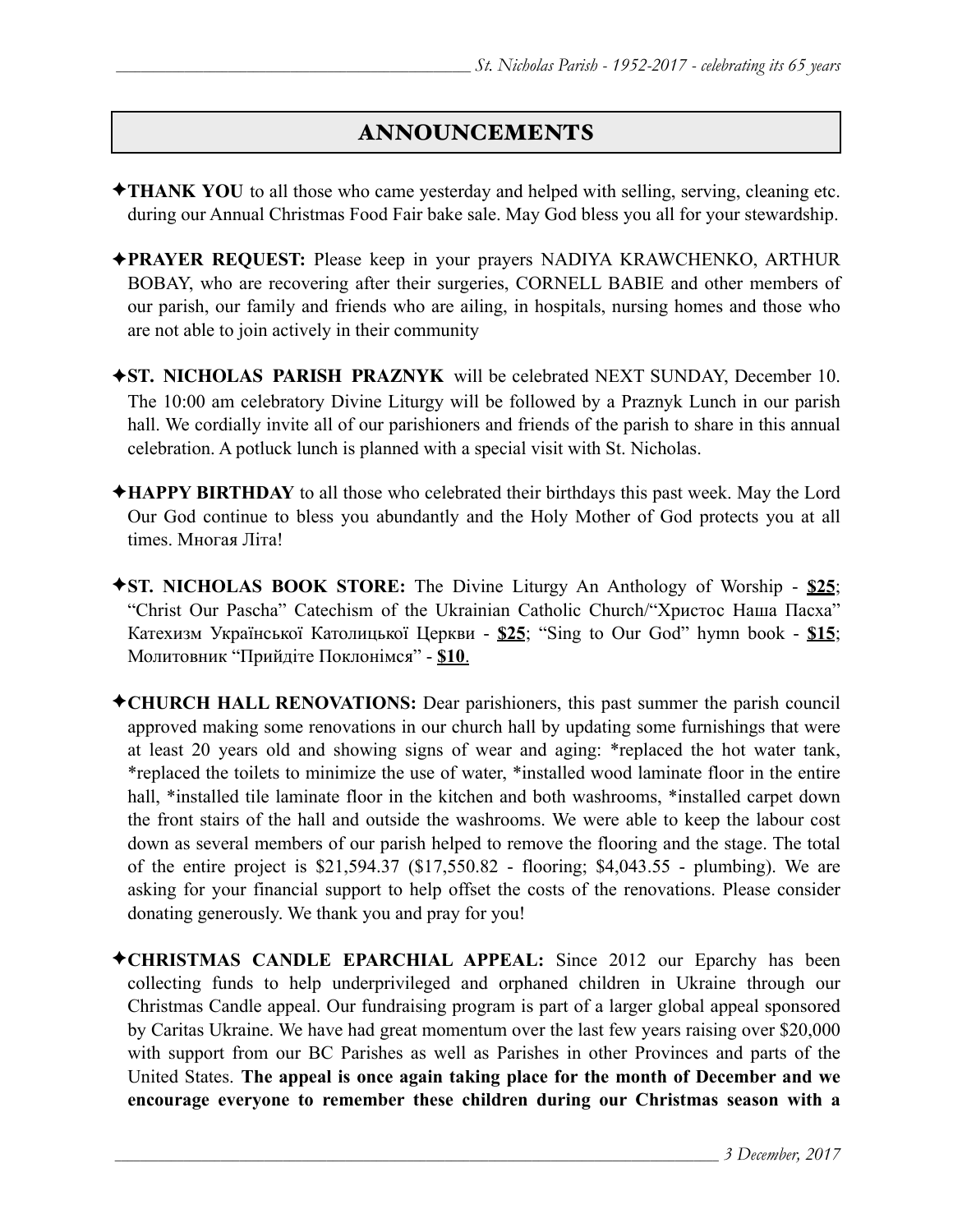**voluntary donation.** Please place your donation in an envelope marked Christmas Candle, with your name and address and include it with the Sunday collection at any Ukrainian Catholic Church in BC. All donations over \$20 are eligible to receive a tax receipt if requested and cheques can be made out to your Parish with Christmas Candle Project in the Memo. We thank you for your past support and generosity and ask that you again consider supporting this ongoing appeal as part of your Christmas tradition.Caritas is an organization that is supported and approved by His Beatitude Sviatoslav Shevchuk and His Excellency Bishop Ken Nowakowski. 100% of the proceeds go to Caritas Ukraine. For more information, please contact the coordinators Dana Koren Lupynis or Natalia Lupynis at [nweparchy.christmascandle@gmail.com](mailto:nweparchy.christmascandle@gmail.com)

- ✦**TRAVELING ICON:** Anyone interested in gracing their home with Christ The Teacher Icon can call Darlene DeMerchant at 250.727.3837.
- ✦**PARISH CALENDAR OF BIRTHDAYS & ANNIVERSARIES:** If you would like to be included in our Parish Calendar of Birthday and Anniversary celebrations, please put date in our calendar located at the church vestibule. Each week, we will list the names in our parish bulletin so we can celebrate these happy occasions together!
- ✦**JOIN OUR CHOIR:** Do you enjoy singing? Please consider joining our St Nicholas Parish Choir and remember that we ALWAYS looking for new members! Contact Motria Koropecky for details at 250.658.3051.
- ✦**CATECHISM ANNOUNCEMENT:** "*And they were bringing to Him also the infants, in order that He may be touching them; but after the disciples saw it, they rebuked them. But Jesus called them to Himself and said, Let alone the little children to come to Me, and cease hindering them; for of such is the kingdom of God*." We are happy to welcome all children to our St. Nicholas The Wonderworker catechism program. Weekly classes are scheduled Sunday morning during Divine Liturgy. We want your children to learn more about their Catholic faith, sacred scripture, feast days, and religious practices and customs of the Ukrainian Catholic church. If you have any questions, please do not hesitate to contact Marian Chalifoux at 250.507.1005.
- ✦**THRIFTY'S PRE-PAID FOOD CARDS** We all have to buy groceries. Why not have 6% of it returned back to the church at no extra charge! Cards are available in \$100, \$200, and \$500 denominations. Talk to Alec after today's liturgy to pre- order your cards. We need to sell A LOT of them! We encourage you to consider purchasing them for yourselves as gifts too.
- **★BE A STEWARD:** Have you ever wondered what more can you do to help our parish? Here are some suggestions: **Steward** of property security; **Steward** of grounds cleaning; **Steward** of cleaning church; **Steward** of church linen; **Steward** of outreach; **Steward** of caring; **Steward** of prayer; **Steward** of service. Quite often, our homebound or senior members, once active in their younger years, want to find purpose in their senior years. It's not only about doing but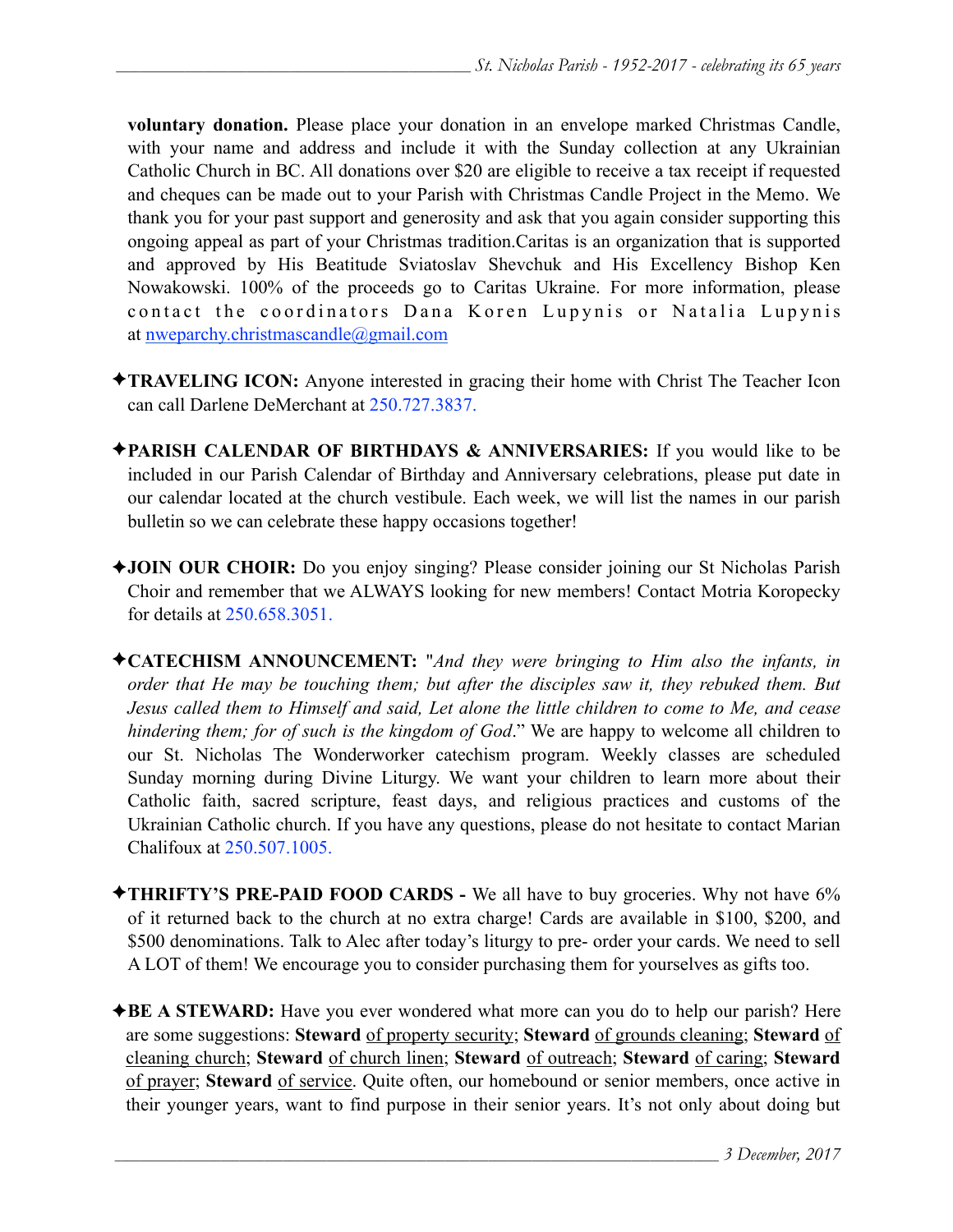about "BEING" present to others. Contact Fr. Yuriy **OR** Darlene DeMerchant for more information. You will be amazed how "BEING" can make a difference.

- ✦**PARISH LIBRARY:** please visit our parish library and browse through the books on spirituality, church history, iconography, history of the Ukrainians in Canada, children's books and more… The library is located in the church vestibule. Please use a library book sign out form when borrowing a book.
- ✦**SUNDAY COFFEE VOLUNTEERS** act as hosts and serve light refreshments following the Sunday morning Divine Liturgy, providing an opportunity for the faithful to socialize with friends and visitors following their shared worship experience. We thank all of our parishioners who kind volunteer to serve refreshments. Whether you are new to the Parish, or are a longtime members, please join us for coffee.
- ✦**WE SHARE THE AIR:** Please keep it healthy and fragrant free. Someone in this area is scent-sitive. The chemicals used in scented products can make some people sick, especially those with fragrance sensitivities, asthma, allergies and other respiratory ailments. PLEASE DO NOT \*wear perfume, cologne, lotion, aftershave and other fragrances; \*USE unscented personal care products. Be Sensitive to Others. Thank you for your understanding. *St. Nicholas parish.*
- ✦**NOVEMBER 26, SUNDAY DONATIONS:** Coffee: \$55.85; Vigil lights: \$30.00; Loose collection: \$66.00; Envelope collection: \$418.90; Pre-authorized donations Nov 20 to 26: \$120.00

# READING THE CATECHISM *"CHRIST - OUR PASCHA"*



### **Fasting and almsgiving:**

*#786* Christians have fasted since ancient times. It was and is a way of imitating the forty-day fast of Christ during which he fought the devil's temptations and overcame them. Fasting as a means of spiritual combat was further developed by monastics, who saw it as a means of achieving purity of heart. Fasting takes hold of the entire